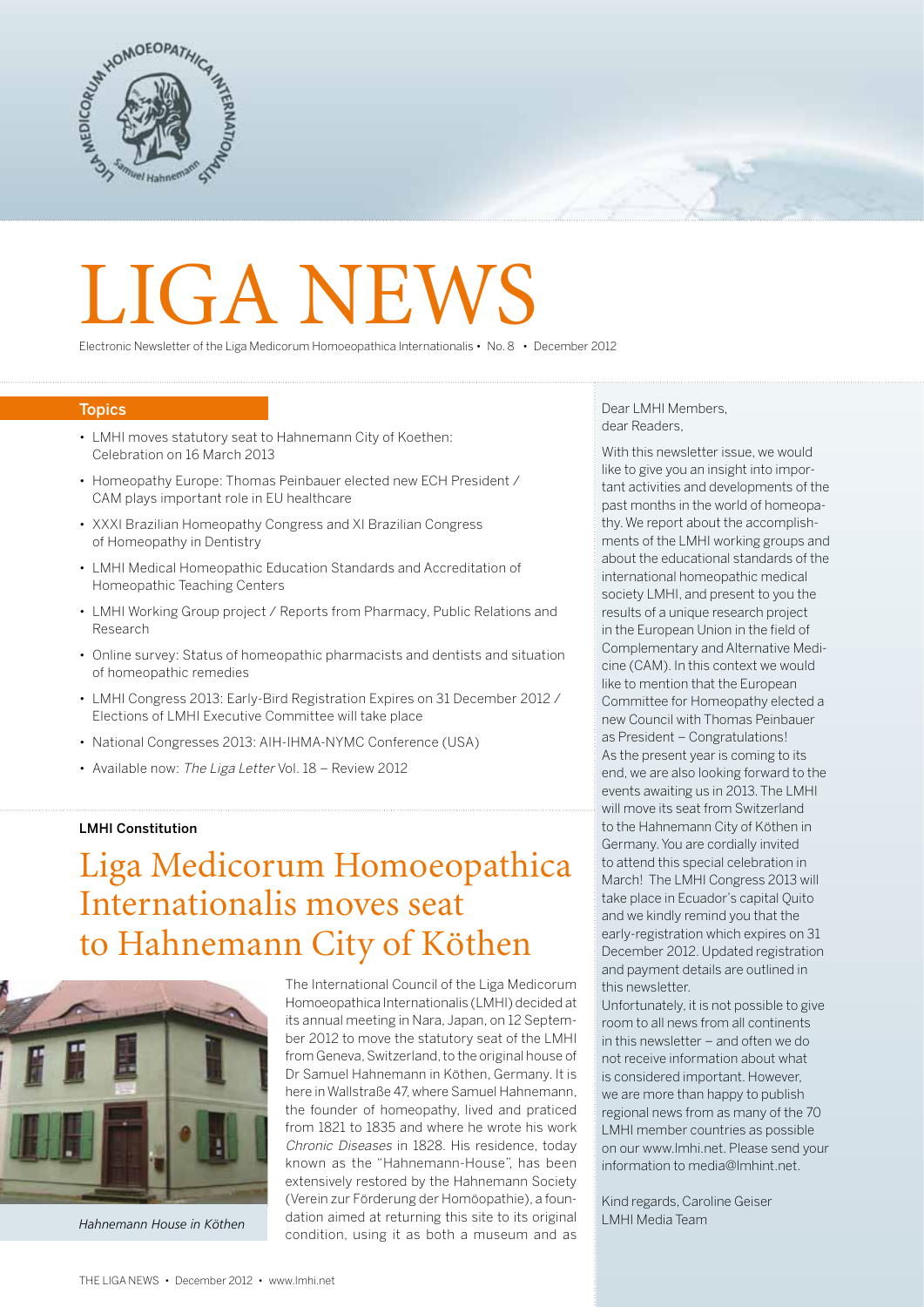

teaching rooms. In 1829, on the occasion of the celebrations for Samuel Hahnemann's 50th doctor's anniversary, this house hosted guests and colleagues from all around the world.

One hundred eighty-four years later, in 2013. the world community of homeopathic medical doctors will install its registered office at this site. Thus it will create a reference point for all homeopathic medical doctors worldwide.



*European Library for Homeopathy (EBH)*

### Opening Celebration on 16 March 2013

It is with great pleasure that the LMHI Executive Committee invites you to the ceremonial opening that will take place on 16 March 2013, at 10:00 am, at the European Library for Homeopathy, located right next to the Hahnemann House in Wallstraße 48, Köthen.

The Liga Medicorum Homoeopathica Internationalis is the largest homeopathic medical international world organization, representing almost 6000 members in more than 70 countries of the world. Its main purposes are the following: the development and the securing of homeopathy worldwide and the creation of a link among licensed homeopaths with medical, veterinary, dental or pharmaceutical diplomas and societies and persons who are interested in homeopathy. Founded in Rotterdam in 1925, the association has heretofore existed under article 60 ss. of the Swiss Civil Code with its registered office in Geneva, Switzerland,

Please respond as soon as possible to Caroline Geiser at secretariat@lmhint.net if you will be able to attend this ceremony. We are happy to provide assistance with hotel reservations.

Updated information on the time schedule and the program will be available at www.lmhi.net.

### Homeopathy Europe

# European Committee for Homeopathy appoints new Council: Thomas Peinbauer elected President

The EuropeanCommittee for Homeopathy (ECH) elected a new council at their 8th General Assembly that took place in Brussels on 16-17 November 2012. Thomas Peinbauer (Austria) has been appointed the new President of the ECH. He will resign as General Secretary of the LMHI at the International Council meeting in Quito, Ecuador, in June 2013. In the ECH, Peinbauer follows Ton Nicolai who had been one of the founding members of the ECH in 1990, serving on the ECH executive board ever since, but who did not seek re-election. The new Vice-President is Karin Bandelin, known to the LMHI as former NVP for Germany; she replaces Ulrich D. Fischer. Old and new Treasurer is Yves Faingnaert who is also the Treasurer of the LMHI. The new General Secretary is Hélène Renoux. The ECH has several subcommittees involving delegates from affiliated associations and teaching centers as well as other professionals such as researchers, documentalists and pharmacists whose expert input helps to enhance the scientific basis of homeopathy. The new subcommittee coordinators are Caroline Vandeshoor (Documentation), Leopold Drexler (Education), Sato Liu (Patients/Users), Fruszina Gabor (Pharmacy), Hetty Buitelaar(Politics), Jean-Pierre Jansen (Provings), and Günter Lang (Research).

The ECH represents all medical doctors specialized in homeopathy, organized in 40 associations in 25 European countries. It is aimed at promoting the scientific development of homeopathy; ensuring high standards in the education, training and practice of homeopathy by medical

doctors; harmonizing professional standards in homeopathic practice across Europe; providing high-quality homeopathic care in a medical context; as well as integrating high-quality homeopathy into European healthcare.

#### New administrative home of ECH

Since the long-time secretary of the ECH, Myriam Braillard, will retire at the end of the year the ECH also had to choose a new administrative home. The GA acted by majority decision to move the ECH Secretariat to the office of the German Association of Homeopathic Physicians in Berlin, Germany, where also the LMHI has its executive office.



*f.l.t.r.: Dr Karin Bandelin, Dr Yves Faingnaert, Dr Hélène Renoux, Dr Thomas Peinbauer*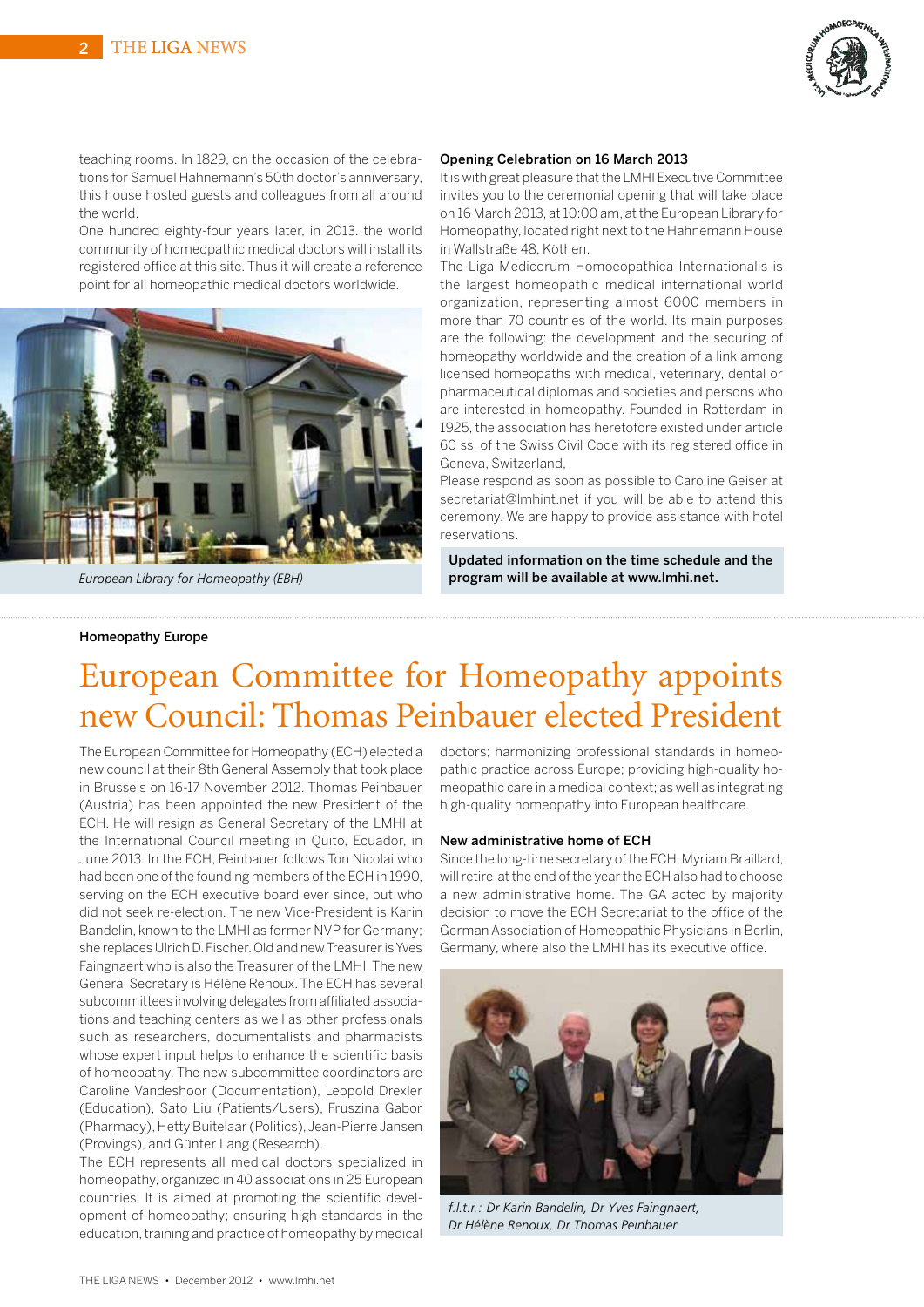

#### Complementary and Alternative Medicine (CAM)

# CAM plays an important role in healthcare in Europe / First CAM Conference in European Parliament

Researchers of the European CAMbrella project call for <sup>a</sup> coordinated approach for European CAM research

CAMbrella is an EU funded pan-European research network for Complementary and Alternative Medicine (CAM), in which 16 partner institutions from 12 European countries have been working together to develop a "Roadmap for future European CAM research" appropriate for the health care needs of EU citizens and acceptable to the European institutions as well as to their national research funders and health care providers. CAMbrella's aim is to enable meaningful reliable comparative research and communication within Europe and to help to create a sustainable structure and policy for CAM in Europe.

The scientists presented the findings of their three years' work and confirmed that "CAM is a much neglected area of research and that knowledge, provision and handling of CAM differs greatly in the different countries of Europe". In fact, Europe lags behind North America, Asia and Australia in its approach to CAM and there is an urgent need for a centralized and coordinated effort to enhance the knowledge about this field. The researchers called for a coordinated European approach, presenting a 'Roadmap for European CAM research'.

CAM is in high demand by the citizens of Europe: as many as half of all EU citizens use complementary and alternative medicine for their healthcare needs. "Citizens are the driver for the use of CAM. Their needs and views on CAM are a key priority and their interests must be investigated and addressed in future CAM research,"stated a representative of the Centre for CAM Research at the University of Munich. There are more than 150 000 registered medical doctors with additional CAM certification in Europe and more than 180 000 registered and certified non-medical CAM practitioners. However, regulation of and education in CAM is different in each of the 39 European countries. According to CAMbrella, the current EU regulation and education chaos for CAM provision makes it impossible for health professionals to give safety and security to their patients and clients.

#### Substantial lack of data about CAM

To date, there has been no thorough investigation of this field of health care in Europe.There is almost no knowledge about the prevalence of CAM use by European citizens and patients. In most European countries, there has been no research into the needs of citizens regardingCAM provision and nothing much is known about the providers'concerns.

The CAMbrella researchers called on the EU to support and implement CAM research that pays proper attention to the real world conditions of European healthcare. "If CAM is to be employed as part of the solution to the health care challenges we face in 2020, it is vital to obtain reliable information on its cost, safety and effectiveness in real world settings. CAMbrella's vision is for an evidence base that enables European citizens and policy makers to make informed decisions about CAM. CAMbrella recommends the establishment of a European research center for CAM, allowing researchers to develop a uniform and scientific approach to CAM research, and thereby to determine the prevalence of CAM in Europe, research the most promising CAM treatments for the most common health problems such as obesity, diabetes and cancer; review patient safety, and evaluate the integration ofCAM into routine healthcare treatments.

All documents generated by the project are available on the website www.cambrella.eu/documents.

### First CAM Conference in European Parliament

The first CAM conference ever held in the European Parliament took place on 9 October 2012. Titled "CAM: Innovation and Added Value for European Healthcare", the conference was organised by EUROCAM, a European stakeholder group of European umbrella organisations of patients, physicians and practitioners working in Complementary andAlternative Medicine that includes the European Committee for Homeopathy.TheEuropeanCommission and the Robert Bosch Foundation funded the conference.

Members of the European Parliament, health professionals, patients and policy makers discussed the innovative added value of Complementary and Alternative Medicine (CAM) for European Healthcare. The potential that CAM has to maintain health, prevent ill-health, promote healthier lifestyles and contribute to the sustainability of health systems should not be disregarded by the European Union at a time when health funding is under so much pressure from economic and demographic pressures, the Conference concluded.

The complete press statements are available at www.homeopathyeurope.org > Media.

# Homeopathy is part of medicine

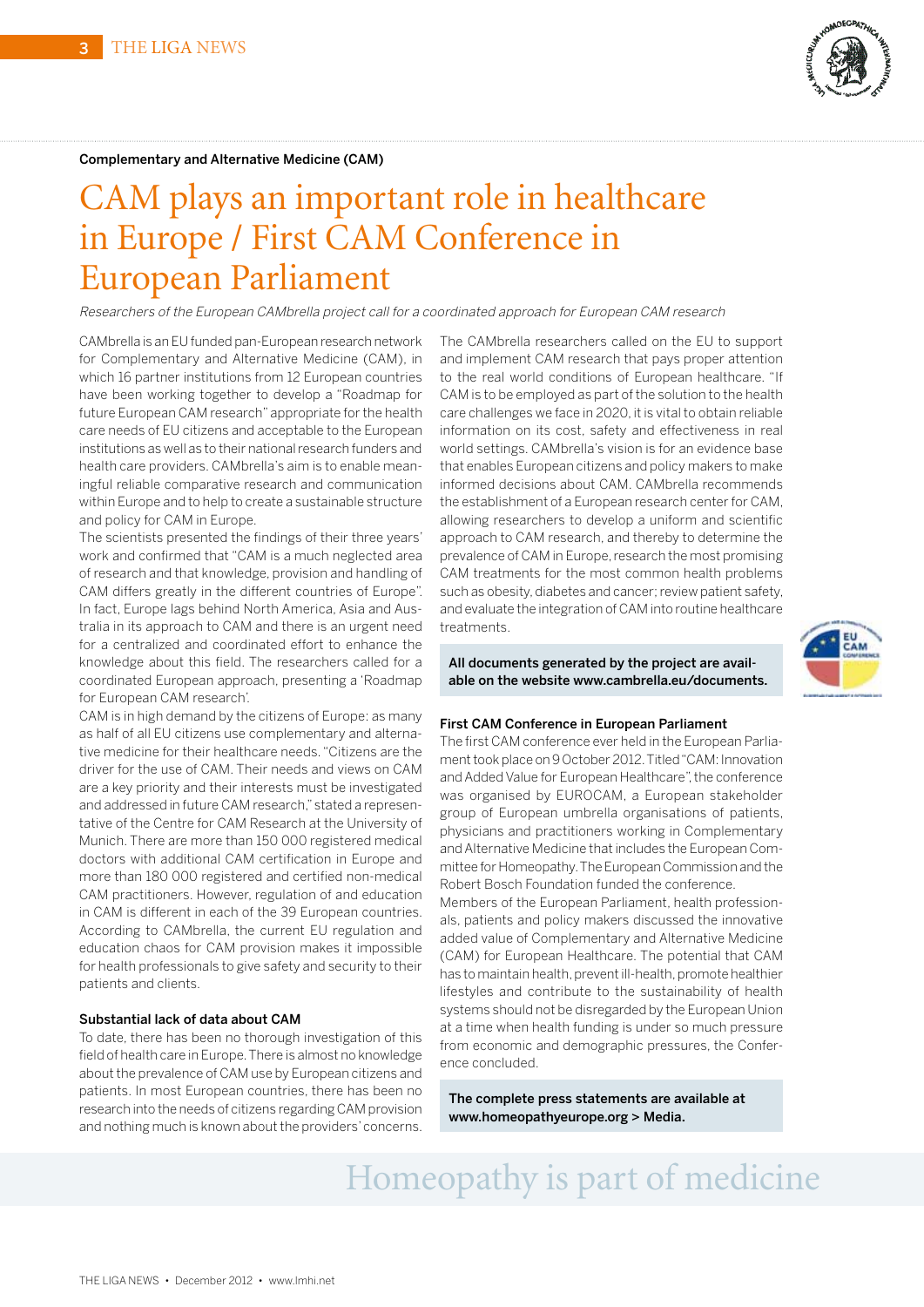### LMHI Brazil



# XXXI Brazilian Homeopathy Congress – "Straight to new and beautiful horizons"

*Report by Dr Gloria Andre Feighelstein and Dr Amarilys De Toledo Cesar* 

*Shortened Version – the complete in depth report is available at www.lmhi.net, section "National Congresses"*



*Dr Geraldo Brown and Dr Amarilys De Toledo Cesar* 



*Dr Gloria Andre Feighelstein with congress organizers*

TheXXXI Brazilian Homeopathic Congress and theXI Brazilian Congress of Homeopathy in Dentistry were held from 13-15 November 2012 in Belo Horizonte, Brazil. Among the lecturers were "the cream" of Brazilian Homeopathy, but also internationally renowned speakers such as Dr Frans Vermeulen (Netherlands), Dr Francesco Marino (Italy) and Dr Giuseppe Fagone (Italy). Compared to the Brazilian Congress of Homeopathy held in Belo Horizonte 20 years ago, the organizers noticed a smaller number of homeopaths, but discussions appeared to be much more mature. Parallel to the homeopathy congress a congress on Homeopathy in Dentistry was held.

As part of the pre-congress program, there were presentations and discussions in the field of homeopathy applied to agriculture, presenting the results of research about the physiology of plants, their use in inducing disease resistance in plants, the use of agro-ecological production systems, use of homeopathy by organic farmers, as well

as pathogenetic experimentation and symptoms in bean plants,repertorization in a passion flower culture attacked by virus and cured with Arsenicum album.

The conference used the occasion to highlight the activities in the areas of Pharmacy and Dentistry and to introduce homeopathy to lay people. Further focus was given to the approaches towards Simillimum, from the pioneers Hahnemann, Bönninghausen, Kent, Hering, Allen, through the French school, the Argentinian school of Paschero and Elizalde, the Systemic Homeopathy of Romeo Carillo, Predictive Homeopathy of Prafful and new trends Sankaran, Scholten and Mangialavori. Additional highlights were a lecture about homeopathy in intensive and palliative care and epidemics, as well as an Italian-Brazilian Symposium of Homeopathy.

The congress expressed its support for maintaining the Brazilian model for dispensing homeopathic medicines, which privileges the remedies prepared in pharmacies, rather than industrial ones. A lecture about "How to ensure the quality of homeopathic medicine" stressed that quality includes the training of pharmacists, with joint participation of prescribers and pharmacists in courses and conferences. It also includes the availability of quality raw material so that pharmacies can continue their work and still maintain the good relationship among professionals. In a second challenging round table on"The Prescription in Homeopathy"Ariovaldo Ribeiro Filho, President of AMHB (Brazilian Medical HomeopathicAssociation), spoke about prescription made by lay homeopathic therapists. André Lorenzon, representative of the Federal Medical Council, explained the legal context and the code of medical ethics. Tarcisio Palhano, representing the Federal Council of Pharmacy, asked what the pharmacist has to offer to today's society, and what society expects of a pharmacist. The prescription of drugs was just one of the identified services. Representing ABFH (Brazilian Pharmaceutical Homeopathic Association), I talked about the difficulties that pharmacies have to deal with patients that already use homeopathic remedies, or that seek diverse sources of information, or even go to the pharmacy asking the pharmacist for a remedy to treat a symptom considered of less severity.The presentations and the discussion that followed showed maturity as well as a willingness to work together in finding the best solutions to the problems that affect homeopathy.

The actions and objectives of the LMHI were represented and promoted by Gloria Feighelstein, Amarilys de Toledo Cesar and Geraldo Brown, together with Fernando Flores. They welcomed Brazilian homeopaths to the "Liga" and promoted the LMHI Congress 2013 in Quito, Ecuador and LMHI Congress 2015 in Rio de Janeiro, Brazil.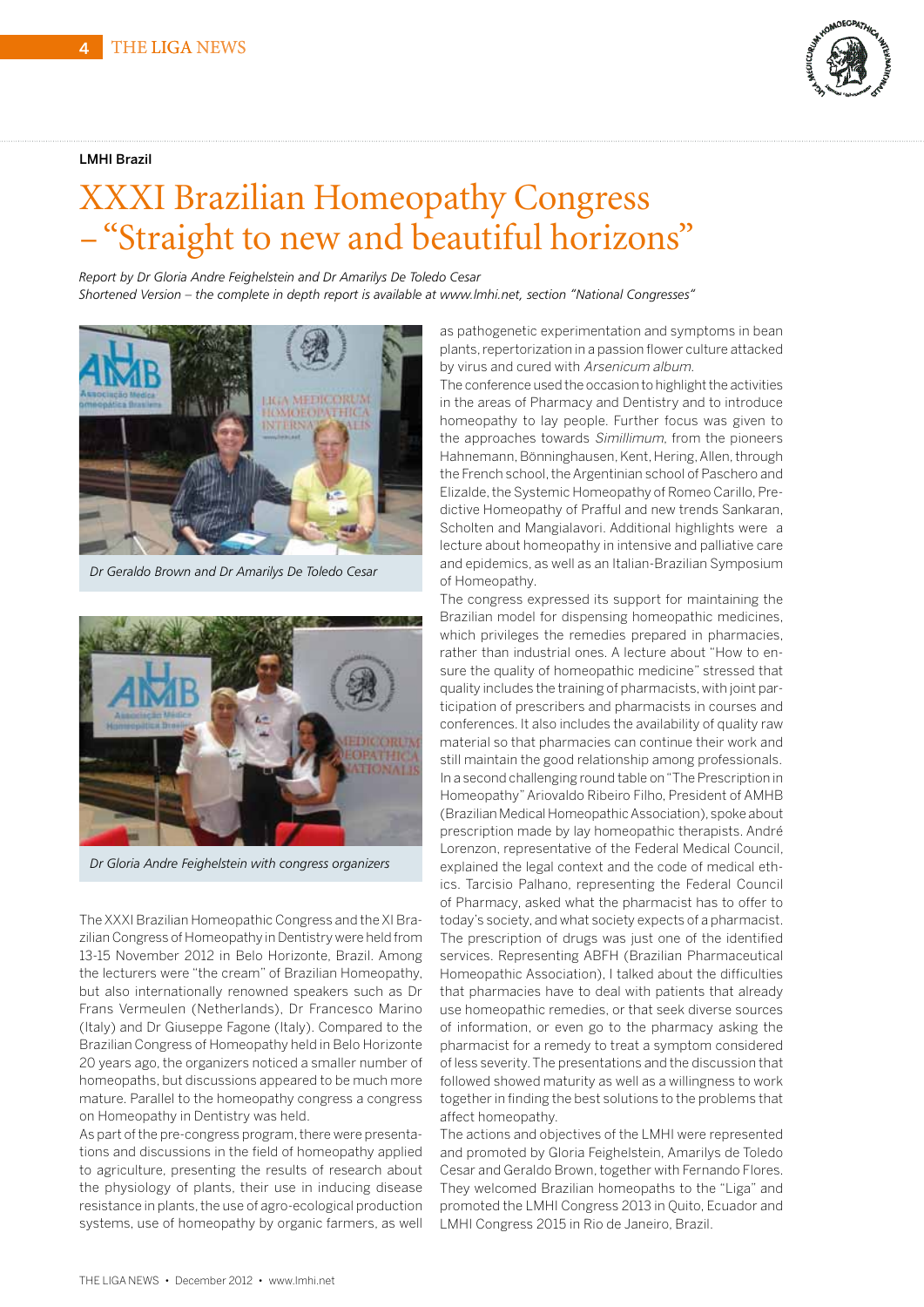

# XI Brazilian Congress of Homeopathy in Dentistry

### *Report by LMHI Secretary for Dentistry, Dr Geraldo Brown*

The XI Brazilian Congress of Homeopathy in Dentistry was a great opportunity to introduce this field also to nonhomeopathic colleagues. A basic homeopathy course for beginners was held prior to the lectures for professionals. The congress can be considered a huge success, although the number of participants was not as high as expected. About 30 colleagues were present and experienced a new and surprising kind of participation: Nearly 100 colleagues followed the presentations on Facebook receiving information online and interacting with the speakers by asking questions and making comments. This is a new tool that could well become a trend in further congresses.

Important to highlight is the quality of the presentations that is evidence of the scientific development and maturity of Homeopathy in Dentistry as a fairly new field of human knowledge. The introduction to average Brazilian dentists had an excellent reception by the audience. Excellent presentations were given on the following topics: "The additional benefits of Homeopathy as co-adjuvant in chronic periodontitis treatment", "Homeopathy as coadjuvant in support of periodontal therapy in patients with chronic periodontitis" and "The associated use of Homeopathy with electro acupuncture in dental implants surgeries". This presentation by Dr Geraldo Brown Ribeiro showed his experiences in the use of both techniques as an alternative to conventional procedures in that kind of

surgery. The lecture on "Brazilian homeopathic dentistry in the Royal London Homeopathy Hospital" presented the experiences of a Brazilian fellow in dentistry in the Royal London Homeopathy Hospital – a valuable contribution to Homeopathy in Dentistry in general. Further contributions covered the issues of "Homeopathy as resource for trigeminal neuralgia – a six-years case report","Homeopathy in Dentistry – a feasible specialty", which established a link to an important discussion on that issue which constitutes the main corporative aim of the group. The recognition of Homeopathy as a Dental specialty by Brazilian Federal DentalCouncil(CFO) has fundamental importance and the

strategy to get it was wildly discussed. That point can be considered the highlight of the congress.

It is still important to highlight the motion in tribute to Dr Maria Amélia Soares da Cunha , one of the most important homeopaths in Brazilian northeast who gave a priceless support to the genesis and development of Homeopathy in Dentistry in that environment.



#### Homeopathic Education

# LMHI Medical Homeopathic Education Standards and Accreditation of Homeopathic Teaching Centres

One of the most essential functions of the LMHI is that of being the guardian and preserving institution of the timeless qualities of homeopathy. The Liga achieves this goal by promulgating excellent Homeopathic Medical Education Standards and by encouraging all schools and homeopathic medical associations worldwide and all of their members to provide the best possible homeopathic education to their members.

The joint LMHI-ECH Curriculum, approved by all homeopathic training centers worldwide, defines the minimum standards of education and training in homeopathic medicine for medical doctors, pharmacists, veterinarians and dentists. Moreover, it stipulates the training requirements for a safe and effective practice of medical homeopathy and outlines the syllabus for examinations leading to a qualification in homeopathic medicine.

The Medical Education Standards provide the basis for the LMHI accreditation of courses taught by organizations affiliated to the LMHI. According to the LMHI Accreditation Regulations, homeopathic teaching programs of independent, individual teaching centres, national federations of teaching centers, or homeopathic doctors' associations providing education and training are eligible for accreditation, provided that they are members of the LMHI. To guarantee the highest possible level of homeopathic education, the LMHI carefully examines every single application for accreditation, with attention to the teaching program and the examinations of students, and issues a certificate once the process of accreditation is completed.

For information about the accreditation procedure and the application please contact the LMHI Office at secretariat@lmhint.net.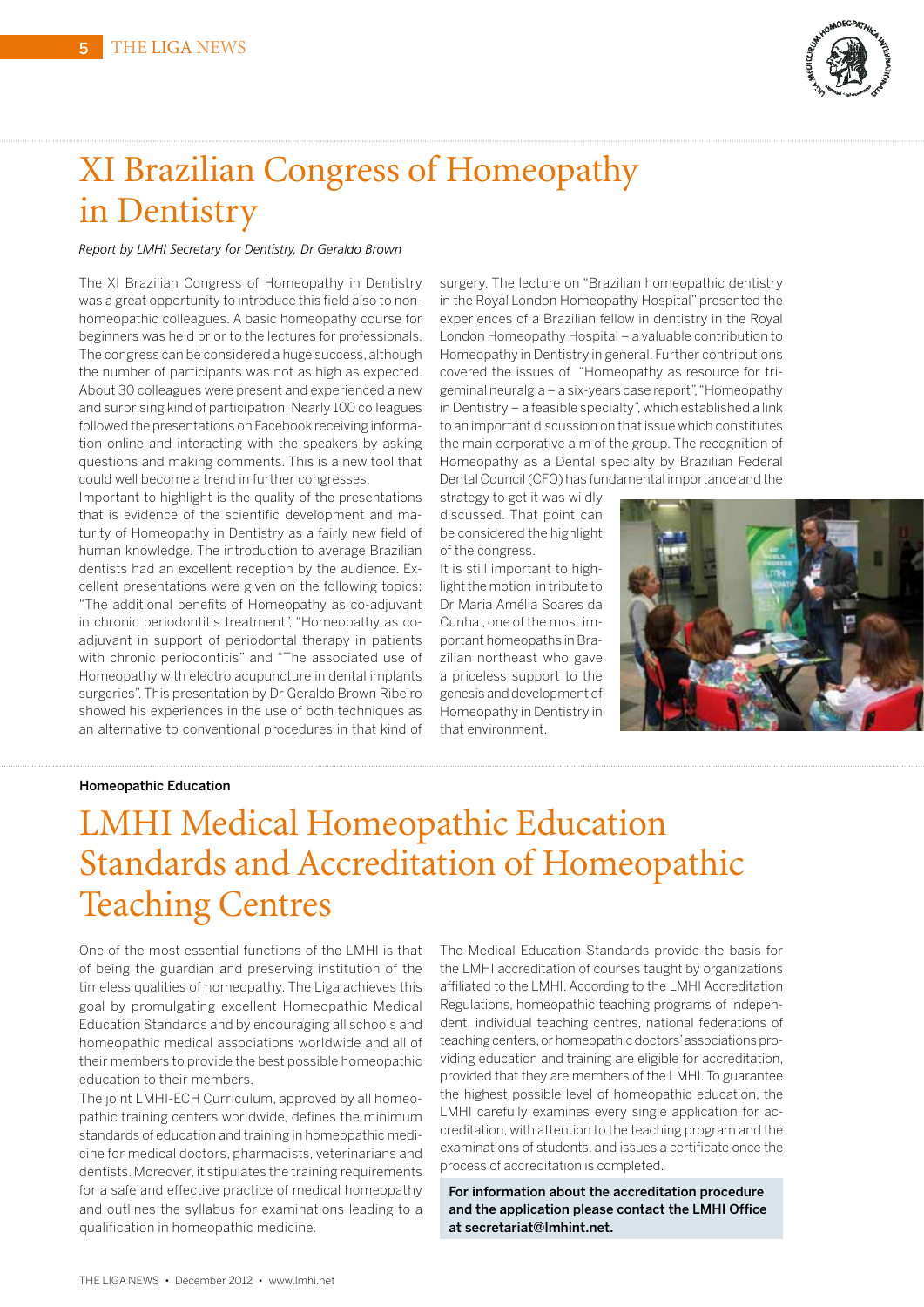### LMHI Working Groups



# Working Group project starts second phase of development

*By LMHI Vice-President Dr Renzo Galassi, Coordinator of the Working Group project*



The second meeting of the LMHI Working Groups (WG) took place at the past LMHI Congress on 14 September 2012 in Nara, Japan. It was an informal but fruitful meeting.The participants divided into groups, according to their choice, and debated about the work achieved and the topics to study and develop during the next months until the World Homeopa-

thy Congress in Quito, Ecuador, on 4-7 June 2013. The first phase of creation and organization of the Working groups was successfully finished and now, with the beginning of the second phase, every member of the LMHI can decide to join one or more groups and thus contribute to the common objectives. The aim of this work is to face, step by step, single aspects of our professional work and of our association that, as stipulated in the LMHI constitution, has the purposes of 1) The development and securing of homeopathy worldwide; and 2) The creation of a link among licensed homeopaths

### WG Pharmacy: Educational standards for homeopathic pharmacists

### *By Fruzsina Gábor, LMHI Secretary for Pharmacy and Head of Pharmacy Working Group*

The Pharmacy Working Group of the LMHI has been working on the new educational standards of homeopathy for pharmacists, focusing on the different regulations and laws of the countries, as well as on the different levels of knowledge and education.



To complete this model, the WG Pharmacy needs more educational plans and standards from our member countries. The first draft of the standards will be open for discussion until the end of January 2013.

Please help us in this work and send the actual education standard, curriculum, any kind of documentation according to the education of homeopathy for pharmacists in your country to the following email address: pharmacy@lmhi.net

with medical, veterinary, dental or pharmaceutical diplomas and societies and persons who are interested in homeopathy. Currently, the Working Groups are active in the fields of Archives, Dentistry, Education, Newsletter, Pharmacy, Provings, Public Relations and Research. As the members come from every part of the world, the collaboration is done mainly through e-mails. Once a year, during the LMHI Congress,a meeting of allWorking Group members present at the Congress is organized to examine the topics and to develop new projects and proposals considered important for our professional work in the following year. At the moment, for example, the experts in three groups (Education, Provings and Research), are working on an update of the LMHI Guidelines for Provings, focusing on how to improve the procedures of a well-done proving – the only way to know our remedies.

For any kind of information and to join the Working Group, every interested LMHI member can write to Renzo Galassi, renzogalassi@aohm.it

### WG Research: Second Edition of Guidelines on Clinical Verification of Homeopathic Symptoms

### *By Michel van Wassenhoven, LMHI Secretary for Research and Head of Research Working Group*

The second edition of the LMHI Guidelines on Clinical Verification of Homeopathic Symptoms was approved by the LMHI International Council (IC) at the IC Meeting 2012 in Nara, Japan. The Research Working Group (WG) now deals with the 2nd edition of LMHI Proving Guidelines, the first review procedure involving also the members of the Provings andEducationWGwas closedon15December.Thedraft version will be circulated to the International Council members prior to the IC Meeting in Quito in June 2013.

Any suggestions concerning the Proving Guidelines are welcome! Please send your comments to Michel van Wassenhoven, michelvw@homeopathy.be.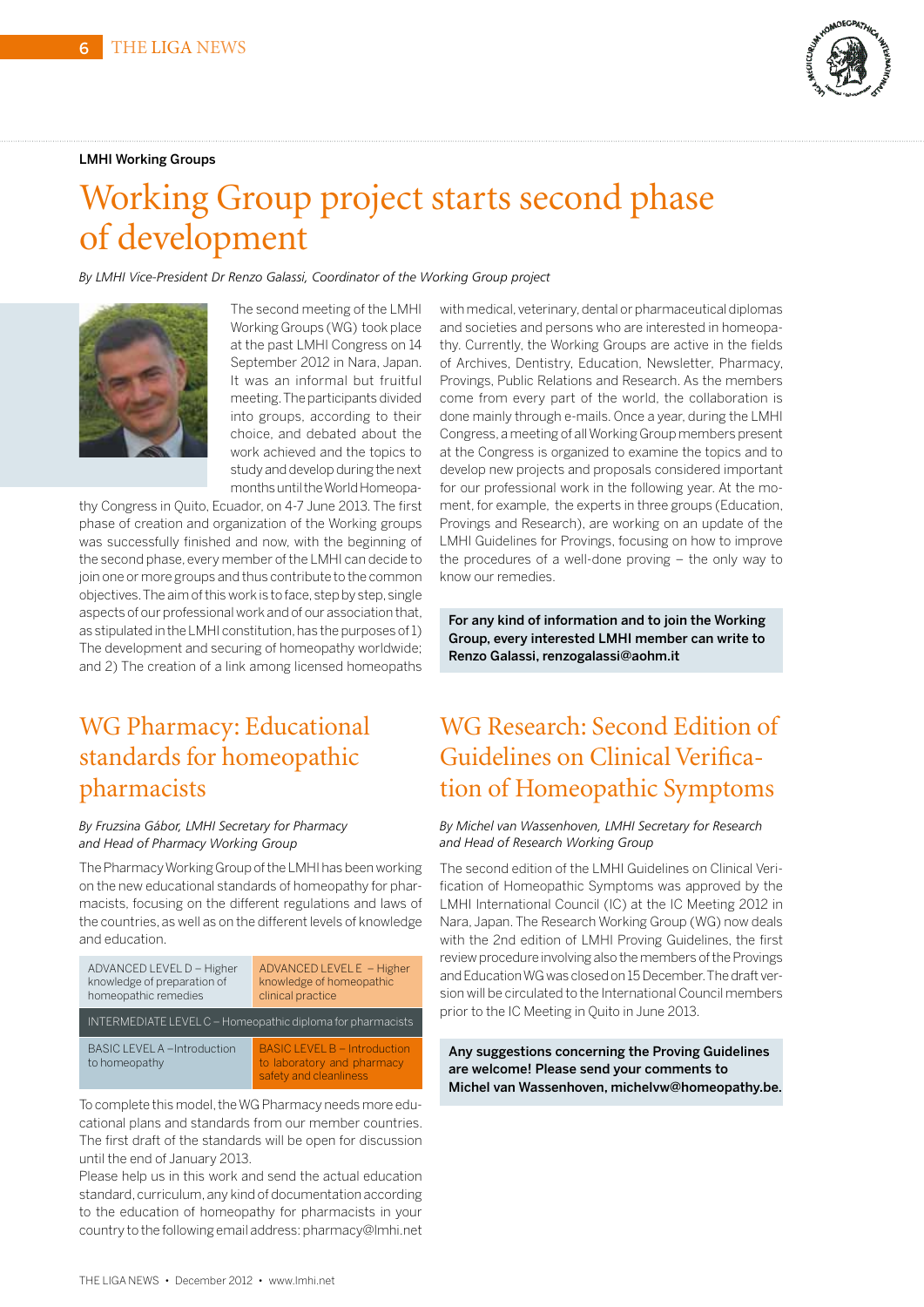

### WG Public Relations: Short term goals and invitation letter – Please help!

#### *By Sara Eames, Secretary for Public Relations and Head of WG Public Relations, NVP for the UK*

At the International Council Meeting 2012 in Nara, Japan, the Public Relations (PR) Working Group had a very productive meeting. Our overall aims are the following: to increase positive coverage for homeopathy, to provide information for members who have to defend homeopathy in their own country and to increase the number of young doctors and health professionals who learn about homeopathy. These are obviously massive tasks, but we are starting with two realistic projects, as follows:

1) Collection of useful information that our members and organisations have already prepared. We are sure that around the world we have an enormous wealth of positive articles, summaries, statements and also answers to frequently asked questions and the criticisms of homeopathy. We would like the LMHI website to be a resource base for this, so that we can make everything available to our members, and also start to fill in any gaps that there are. We have such limited resources compared with our detractors, but by working together in this way we can use our time and knowledge to the best advantage of us all. 2) Development of an IT group where members with experience and interest in raising the profile of homeopathy on the web, can work together to raise our worldwide profile. This will hopefully provide more easily accessible positive information and also focus on appealing to young doctors. Anyone with interest and skills in raising web profiles is welcome to share and exchange ideas. Please send information to Dr Sara Eames, sara\_eames@hotmail.com, and to Caroline Geiser, secretariat@lmhint.net.

Please send any written work that you have developed in your countries and organisations, however small, so that we can put everything together in the most useful way for everyone.

### Summary of tasks, action points and key messages available on LMHI website

You can already see some information uploaded from the UK, such as an evidence summary on the Research Evidence Base for Homeopathy and key messages and speaking points in the login-protected section "International Council > PR Working Group" of the LMHI website at http://liga.iwmh.net/index.php?menuid=92

### Online survey

# Status of homeopathic pharmacists and dentists and situation of homeopathic remedies



*Fruzsina Gábor*



In June 2012, LMHI Secretary for Pharmacy Fruzsina Gábor and LMHI Secretary for Dentistry, Dr Geraldo A. Brown Ribeiro opened an online-survey about the status of homeopathic pharmacists and dentists and the situation of homeopathic remedies in different countries. The interim results, representing 36 answers from 18 countries, were presented in November. The review includes the following questions: Are there basic introductory courses and postgraduate courses in homeopathy and/or homeopathic pharmacy in your country? Are pharmacists allowed to dispense homeopathic remedies without any prescription and to consult *Geraldo Brown*

with the patients? Are there homeopathic laboratories in your country and do they produce/prepare locally? Are classical homeopathic remedies available in pharmacies or in others places instead of pharmacies? How many homeopathic dentists are working in your country and is there an association representing homeopathic dentists? Are there any specific courses in homeopathy for dentists and is homeopathy included in the curriculum of the Dentistry University?

Please support our work in the LMHI! If we have more and more information from more experts, we could help each other to be much more effective in our homeopathic society! More answers and input are needed to complete the survey in the three relevant fields and to cover as many countries and many questions as possible. The online survey is available at the following web site: http://home onet.blogspot.hu/2012/06/dear-friends-of-home opathy-please-help.html